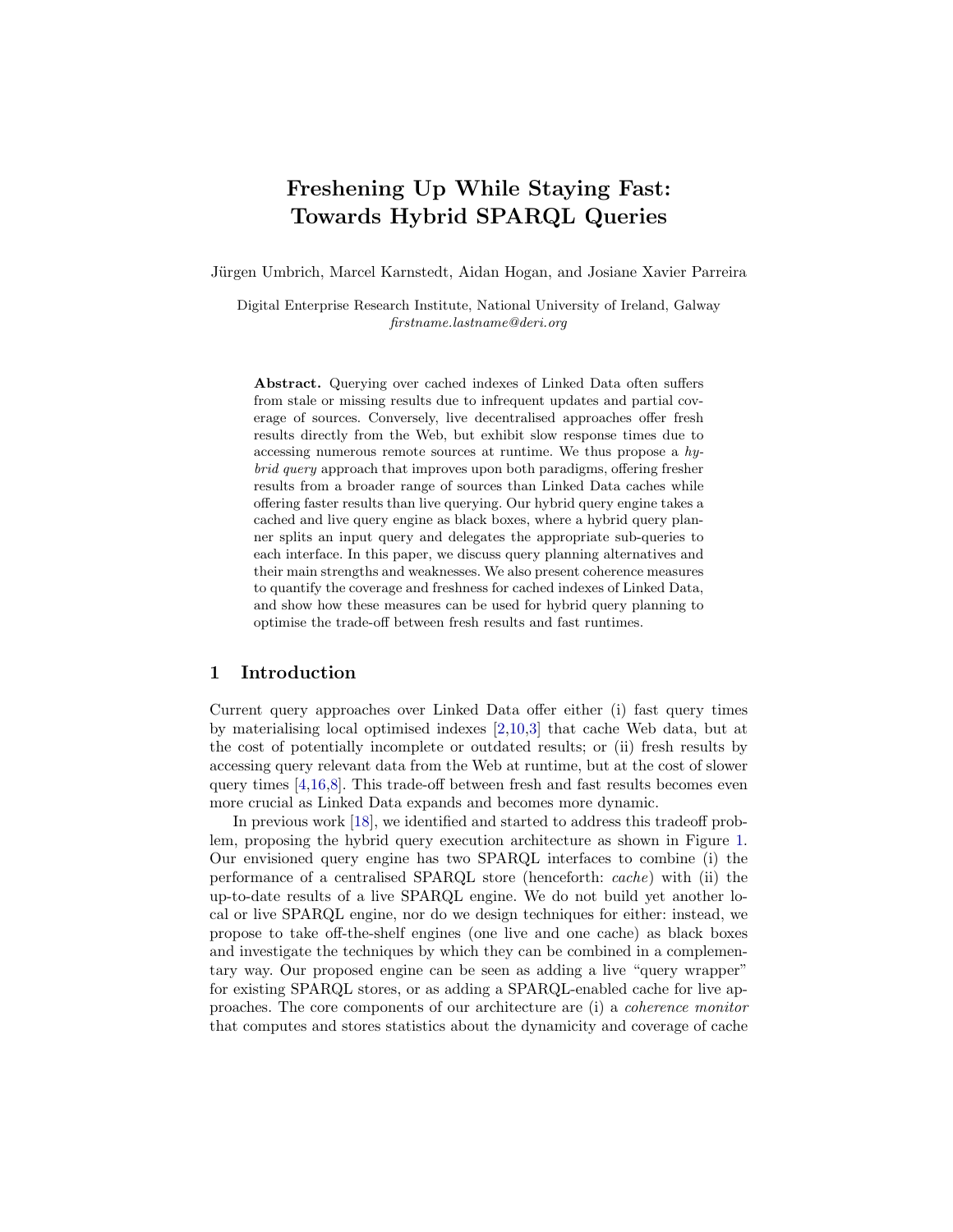

<span id="page-1-0"></span>Fig. 1. Architecture of a hybrid query-engine.

data; and (ii) a query planner that uses these statistics to (amongst other tasks) decide which parts of the query should be run against the cache and which live. By getting the cache to quickly service query patterns for which it has good upto-date coverage, and by running the remaining patterns of the query live, our hybrid query planner aims to optimise the aforementioned trade-off of fresh vs. fast results; the coherence monitor provides the statistics that make this feasible.

As an abstract motivating example, say that a user asks a Linked Data cache: WHAT ARE THE CURRENT TEMPERATURES IN EUROPEAN CAPITAL CITIES? Also, say that the cache endpoint has up-to-date information on which cities are capitals. However, say that this endpoint does not have knowledge (or perhaps only has partial knowledge) of which continent the cities are on; this information will have to be retrieved live. Furthermore, information about temperatures indexed by the cache endpoint are likely to be old; hence, to avoid stale results, this information should only be fetched live. Ideally, our hybrid query approach would use the cache endpoint to quickly return a list of capital cities, go live over the Web to check which ones are European, and then (also live) retrieve the current temperatures of these capitals directly from source. To enable this hybrid execution, we need knowledge of the coverage and freshness of the cache.

Finding an effective trade-off between fresh and fast results by combining live and centralised caches introduces a wide range of challenges. In this work, we contribute towards the realisation of our envisioned hybrid query engine [\[18\]](#page-9-6) by further investigating two core aspects. First, we mention various alternatives for query planning and review their strengths and weaknesses for a black box scenario in which the participating query engines are not aware of their role. Second, we propose various coherence-estimate formulae needed for generating effective hybrid query plans, comparing them against each other and discussing different approaches to obtain these statistics from a black box centralised cache.

We continue this paper with some background on Linked Data query answering (Section [2\)](#page-2-0). We discuss various alternatives for creating hybrid query plans in Section [3.](#page-2-1) Next, we propose methods to probe centralised caches so as to collect coherence estimates, and present results for two public Linked Data SPARQL engines (Section [4\)](#page-5-0). We then conclude and discuss future work (Section [5\)](#page-8-0).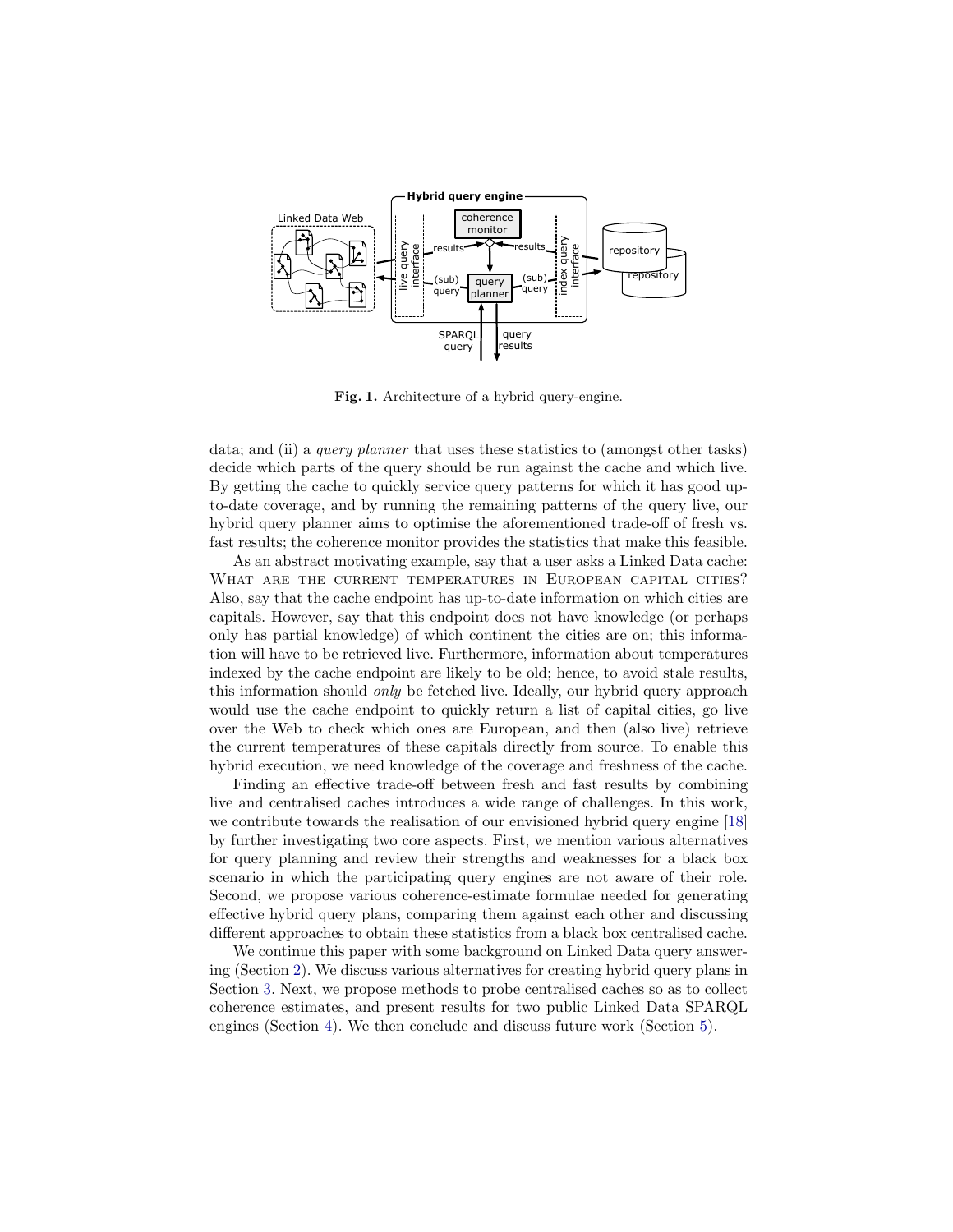## <span id="page-2-0"></span>2 Background

Centralised approaches for SPARQL query execution integrate data from different sources and are designed to provide (i) fast execution times by building optimised indexes and (ii) scalability through vertical partitioning or data distribution. However, constantly maintaining a broad and fresh coverage of remote data from millions of sources is unfeasible in such approaches. Current centralised SPARQL endpoints cover selected subsets of Linked Data, e.g., FactForge [\[2\]](#page-9-0); or aim to achieve a broad coverage of Linked Data, e.g., OpenLink's LOD cache[1](#page-2-2) and the Sindice  $[10]$  SPARQL endpoint<sup>[2](#page-2-3)</sup> (both powered by Virtuoso  $[3]$ ).

Recently, various authors have proposed methods for executing SPARQL queries "live", by accessing remote data in situ and at runtime [\[8,](#page-9-5)[10,](#page-9-1)[14,](#page-9-7)[16](#page-9-4)[,4\]](#page-9-3). This guarantees up-to-date and complete results wrt. to the accessed data. Ladwig and Tran [\[8\]](#page-9-5) categorise three variations of such approaches, which are (i) top-down, (ii) bottom-up, and (iii) mixed strategies. Top-down evaluation determines remote, query-relevant sources using a source-selection index, such as inverted-index structures [\[10\]](#page-9-1), query-routing indexes [\[14\]](#page-9-7), or lightweight hashbased structures [\[16\]](#page-9-4). Bottom-up query evaluation strategies discover relevant sources on-the-fly during the evaluation of queries, starting from a "seed set" of URIs taken from the query. The seminal proposal in this area is called linktraversal based query execution (LTBQE) [\[4\]](#page-9-3). In the third strategy [\[8\]](#page-9-5), an initial seed list potentially containing more sources than actually relevant is generated in a top-down fashion. Additional relevant sources are discovered by using a bottom-up approach. In a sense, our hybrid-query proposals follow this strategy.

While the above approaches access raw data sources directly, an orthogonal approach to live querying is that of federated SPARQL, where queries are executed over a group of possibly remote endpoints [\[12,](#page-9-8)[13](#page-9-9)[,1\]](#page-9-10). Like in our proposal, federation involves splitting and delegating sub-queries to different engines. Federated SPARQL approaches either use service descriptions that are indexed locally and used to route queries [\[12,](#page-9-8)[13\]](#page-9-9), or rely on user-specified service URIs [\[1\]](#page-9-10).

Recent works look to combine local (i.e., centralised) and remote (i.e., live) querying on a theoretical, engineering and social level (e.g., [\[5,](#page-9-11)[18\]](#page-9-6)). However, to the best of our knowledge, no one has looked at deciding which parts of a query are suitable for local/remote execution. Our work also relates to research on guaranteeing (Web) cache coherence [\[11\]](#page-9-12) and semantic caching [\[7\]](#page-9-13). However, such systems typically rely entirely on cached data or completely discard it. Various authors have recently discussed invalidation of internal SPARQL caches [\[9,](#page-9-14)[19\]](#page-9-15) but rather focus on local index coherence, not on remote (Web) coherence.

## <span id="page-2-1"></span>3 Query Planner

Traditional query planning within closed systems focuses on optimising for performance by ordering the execution of query operators to minimise intermediate

<span id="page-2-2"></span><sup>1</sup> <http://lod.openlinksw.com/sparql>

<span id="page-2-3"></span><sup>2</sup> <http://sparql.sindice.com/>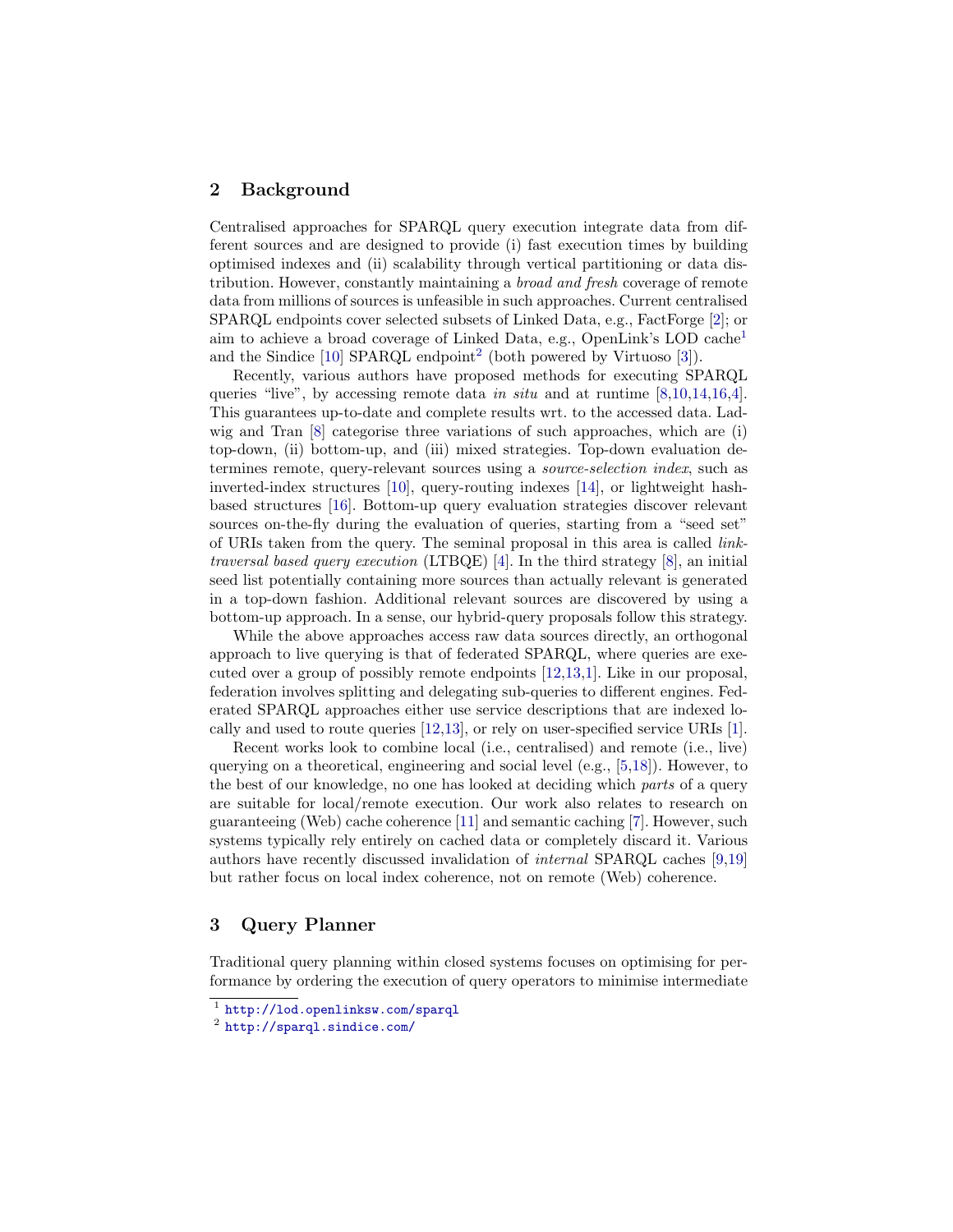results. Such query planning often relies on selectivity estimates, which indicate the amount of results a given operation will generate. For hybrid query planning, we wish to optimise for both speed and freshness. Thus, analogous to (and in combination with) selectivity estimates that optimise for speed, we need other metrics to optimise for freshness. Recalling that (sub-)queries will often be answered faster by materialised indexes than live engines, in the interest of speed, we wish to push as much of the query processing to the cache endpoint. However, we only want to send requests for which the cache has fresh data available. Hence, along with selectivity estimates, we also need coherence estimates to measure how well synchronised the cache is wrt. the Web. We will propose and test concrete measures and techniques for computing coherence estimates for a cache endpoint in Section [4.](#page-5-0) For now, we introduce high-level approaches for creating hybrid query plans that optimise for both speed and freshness.

Split types The core aim of the query planner is to decide which parts of the input query should go to the cache, which parts should go live, and how results can be combined. In terms of splitting the query, there are two high-level options:

- Multi-split In this approach, there is no restriction placed on how many splits are made in the query or on which parts go where. This is the most general case. However, if the query is split into many parts, processing the query will involve a lot of coordination of interim results and synchronisation between the cache and the live engines.[3](#page-3-0) Also, if the cache is accessed through a public interface, it may not allow a sufficient query rate for this approach to work.
- Single-split Another simpler (but more restricted) option is to split the query into two: a cache and a live sub-query. Much less coordination is then required between engines. Assuming nested evaluation, an open question is whether the cache or live request should be run first.<sup>[4](#page-3-1)</sup> We argue that going to the cache first makes more sense: (i) this would only require a single query to be run against the cache's materialised index, (ii) the cache can quickly return initial results, (iii) results from the cache give more information (bindings) to the live engine for finding query-relevant sources from the Web.

Reordering strategies As per traditional selectivity optimisation, before the query can be split, the query (join) tree needs to be reordered to decide which query primitives are executed first.<sup>[5](#page-3-2)</sup> Here we also wish to optimise for freshness; hence, the ordering can include selectivity for speed and/or coherence for freshness.

Selectivity-based ordering Query patterns in the join tree are first ordered by selectivity. Selectivities for each pattern can be computed by rule-based

<span id="page-3-0"></span><sup>&</sup>lt;sup>3</sup> Where supported, SPARQL 1.1 VALUES could be helpful to ship bindings, but would still require a synchronisation point for each split.

<span id="page-3-1"></span><sup>&</sup>lt;sup>4</sup> If both parts of the query are deemed to have low selectivity, they could be run in parallel and hash-joined.

<span id="page-3-2"></span> $5$  We focus on optimising simple BGPs. Aside from features like OPTIONAL, MINUS and (NOT) EXISTS, other query features and optimisations can be layered above.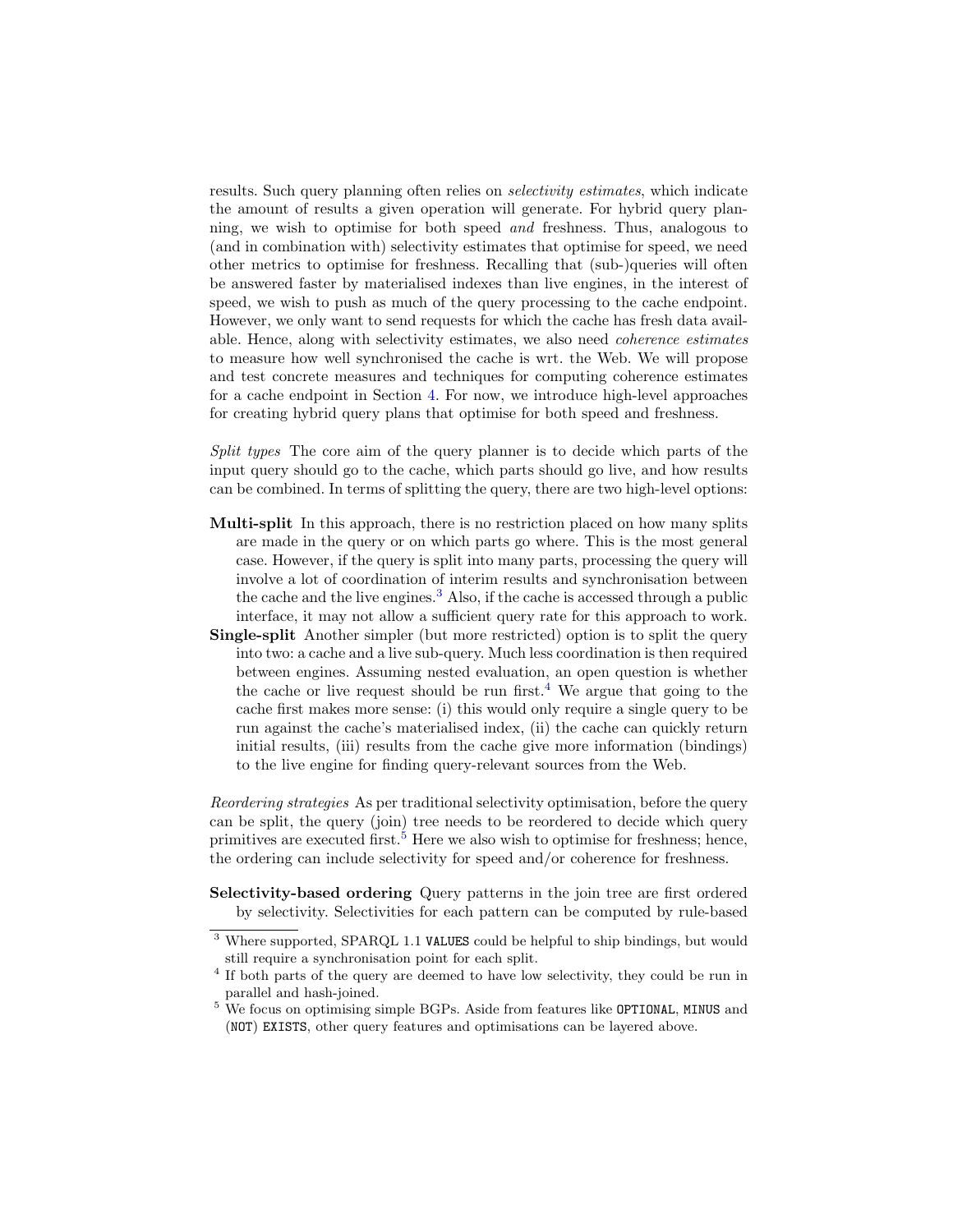estimates or variable-counting techniques [\[13\]](#page-9-9)), from analysis of prevalence of patterns in Web data, by sampling data from the cache using probe queries, or (where supported) by posing SPARQL 1.1 COUNT queries or queries for statistical summaries against the cache indexes. Patterns that match and return fewer data are executed earlier to minimise interim results.

Coherence-based ordering Query patterns are ordered by the coherence of cache data available for them; coherence gauges the coverage and freshness of cache indexes for answering a pattern (more coherence implies broader and fresher cache coverage). Coherence measures can be computed for patterns based on analysis of the dynamicity of Web data, using probe queries against the cache which can be compared with live results, or (assuming cooperation of the cache) by listening for updates to the cache indexes [\[19\]](#page-9-15). A single-split strategy is appropriate for this ordering, where patterns that can be best answered by the cache will be executed first and the rest then answered live.

Both orderings have inherent advantages and disadvantages. The selectivitybased ordering should minimise interim results but makes no guarantees about freshness. In particular, (in)coherent patterns will be mixed throughout the query tree. This raises another crucial question for the query planner: where to split a query. One option is to apply selectivity ordering but use coherence estimates to decide split positions, where either (i) a multi-split is used to fully leverage the performance of the cache while guaranteeing freshness or (ii) a single-split is used at the lowest incoherent pattern, which will minimise coordination but end up running coherent patterns live that the cache could answer. For single-splits, one could also use a pre-defined threshold of coherence to support user-defined expectations of freshness.

Conversely, the coherence-based ordering maximises freshness but makes no guarantees about the size of interim results. This ordering lends itself well to a single-split strategy, where all of the highly-coherent patterns can be first sent directly to the cache; for deciding where to split, a threshold can be used as mentioned before, or a simple fixed-position split strategy can be employed (e.g., always send only the least coherent pattern live). However, in this approach, the cache sub-query may have a low selectivity and require the cache to materialise a lot of results. In the best case, high selectivity and high coherence correlate with each other such that there is no conflict in the fresh vs. fast trade-off. However, as we will see for experiments in the next section, this is not necessarily the case.

Finally, we highlight that the hybrid query planner is responsible for ordering, splitting, delegating and executing sub-queries. The sub-queries sent to the cache or to the live engines are then subject to internal optimisations. This is particularly relevant for single-split coherence-ordering, where the sub-query delegated to the cache endpoint will be reordered according to internal selectivities.

In summary, hybrid query planning is a challenging problem and presents many alternative strategies to explore. We will leave further investigation of these alternatives for future work. For now, we focus on the extraction of coherence measures from public cache endpoints, as required for the above methods.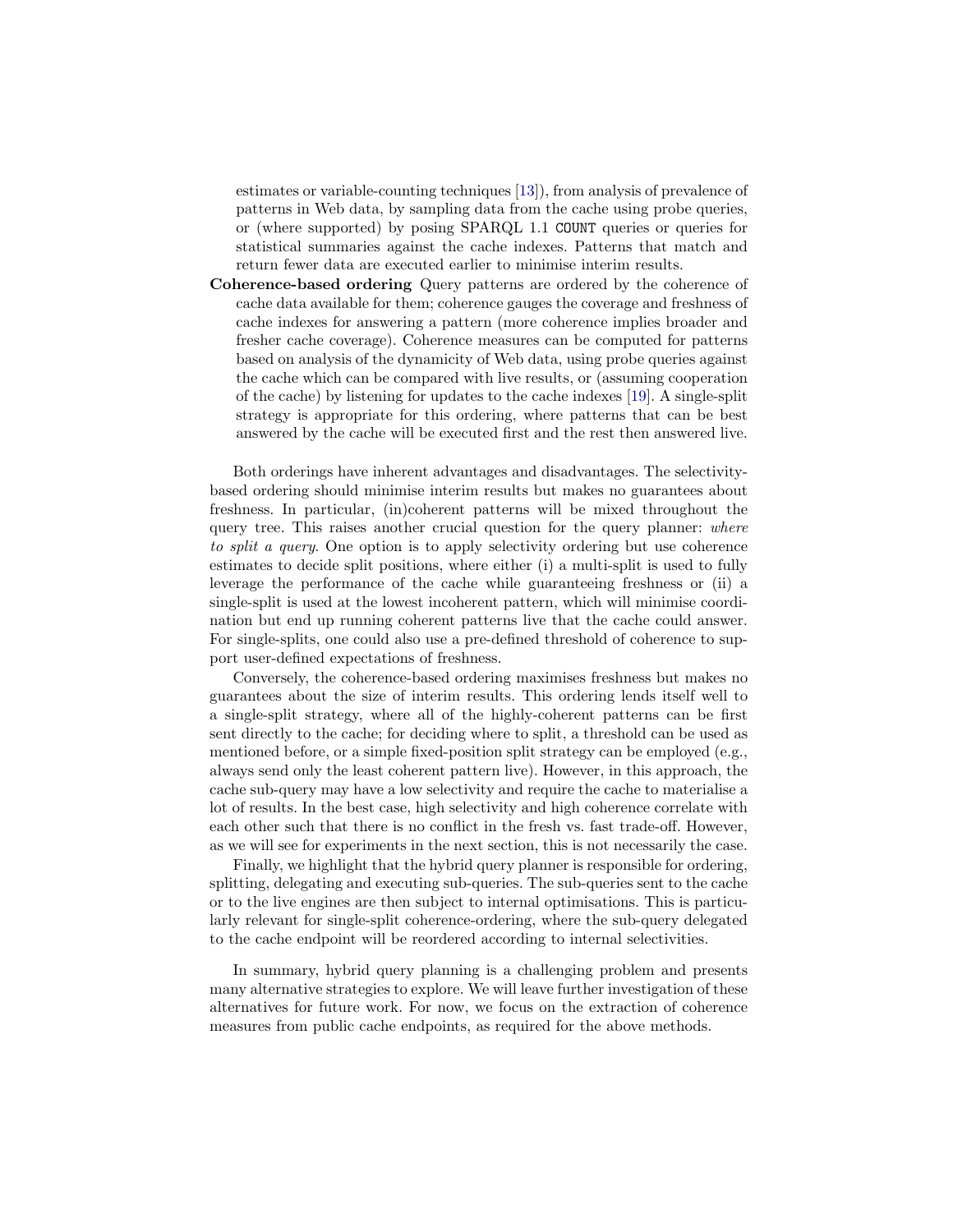

<span id="page-5-1"></span>Fig. 2. Result set (Venn) diagram

<span id="page-5-2"></span>Fig. 3. Entity-query template

## <span id="page-5-0"></span>4 Coherence Estimation

In the general case, the degree of optimisation that can be achieved for a query depends on the quality of the statistics available to the query planner. As previously discussed, we first and foremost need coherence estimates to gauge the extent to which, for a given query pattern, the cached indexes are coherent with respect to current information available on the Web. We identify two main approaches to obtain knowledge about coherence for different query patterns.

- Cache-independent estimates involve monitoring a large range of Linked Data sources to build a comprehensive, global picture of the dynamicity of the Web of Data. Previous empirical studies [\[17,](#page-9-16)[15\]](#page-9-17) have shown varying levels of dynamicity across Linked Data sources; furthermore, we speculate that dynamicity varies by the schema of data [\[17\]](#page-9-16). In term of benefits, cacheindependent estimates can be applied generically to any store (and indeed to other use-cases) [\[6\]](#page-9-18); however, they give no indication as to the specific coverage or update rates, etc., of the cache engine at hand.
- Cache-specific estimates involve periodically comparing the results of a centralised store against the current version of Linked Data on the Web. Versus a broad empirical study, cache-specific analysis is more sensitive to the particular update patterns and coverage of that store. As shown later in our experiments, analogous coherence estimates can vary for different caches.

For the above mentioned reason, we focus on *cache-specific estimates* where Figure [2](#page-5-1) illustrates how the results from the live engine (L) and results from the cached centralised engine (C) may diverge. The cache may return results that live querying does not  $(\Delta^C := C \backslash L)$ , some of which may be stale, others of which may be accurate but involve a source that the live engine did not access. Conversely, the live approach may find answers that the cache could not  $(\Delta^{\mathsf{L}} := \mathsf{L} \setminus \mathsf{C})$ , some of which may be caused by remote data changing, others of which may be from sources that the store did not cache. Some of the results—which we deem to be coherent—are the same for the cache and the Web ( $\Delta^{\cap}$  := L  $\cap$  C).

In order to test coherence, we propose to probe both the cache's endpoint and the Web with a broad range of simple queries and compare the results,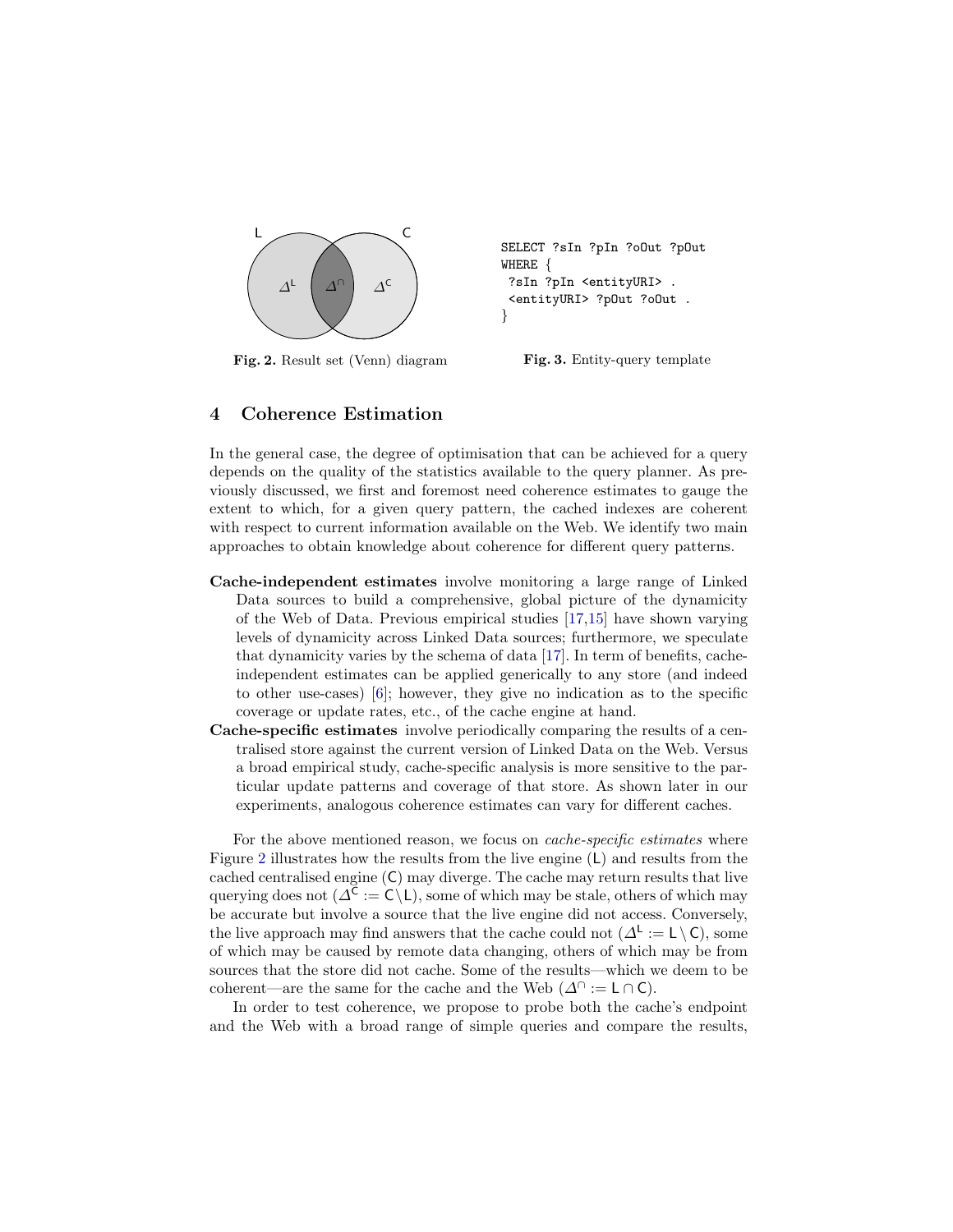characterising parts of the cache's index that are likely to be stale or missing. We view results as consisting of variable–binding pairs (i.e., C,  $L \subset V \times UL$ reusing common notation for the set of all query variables, URIs and literals resp.) and we exclude answers involving blank nodes to avoid issues of scoping and inconsistent labelling. We identified two possible methods by which queries can be used to test coherence.

Document-based estimates Assuming the SPARQL cache uses Named Graphs to track the original source of information on the Web, we can compare the data for a Web document against the data cached in the corresponding graph using GRAPH queries. However, (and as is the case for the two caches we test later) many stores do not have consistent naming of graphs: sometimes the graph may indeed refer to a particular Web document, but oftentimes the graph will be a high-level URI (e.g., <http://dbpedia.org>), informally indicating a dump from which the data were loaded but which cannot be directly retrieved.

Triple pattern estimates Thus, we instead focus on triple-based estimates. To ensure lightweight statistics with broad applicability, our notion of coherence for triple patterns centres around predicates. This restricts our approach to triple patterns with a constant as predicate; other patterns are assigned a default estimate. To derive a comparable set of results for generating triple-pattern estimates, we probe the cache and the live engine with a broad set of entity queries (see Figure [3\)](#page-5-2). To quantify the coherence of predicates based on the results, we study two measures. To present these, we apply notation from Figure [2](#page-5-1) to the results of the probe queries, adding subscripts to indicate results for a certain query, e.g.,  $\Delta_q^{\mathsf{L}}$ . We denote results involving a predicate p as, e.g.,  $\Delta_q^{\mathsf{L}}(p) := \{r \in \Delta_q^{\mathsf{L}} : (\mathsf{?pIn}, p) \in r \vee (\mathsf{?pOut}, p) \in r\},\$ and say  $p \in \Delta_q^{\mathsf{L}}$  iff  $\Delta_q^{\mathsf{L}}(p) \neq \emptyset$ .

**Query-based coherence:** The coherence of a predicate  $p$  is measured as the ratio of queries for which p appeared in  $\Delta^{\mathsf{L}}$ . For the full set of queries  $\mathcal{Q},$ let  $M_q(p)$  denote for how many queries a live result involving the predicate was missing at least once in the cache results  $(M_q(p) = |\{q \in \mathcal{Q} : p \in \Delta_q^{\mathsf{L}}\}|).$ In addition, we count  $L_q(p) = |\{q \in \mathcal{Q} : p \in \mathsf{L}_q\}|$  as the queries for which the live engine returned at least one result containing  $p$ . The *query-based coherence* of the predicate  $p$  is then computed as:

$$
\text{coh}_q(p) = 1 - \frac{M_q(p)}{L_q(p)}
$$

.

.

Result-based coherence: For this measure, we inspect the ratio of missing results for a predicate p, rather than the fraction of stale queries. Let  $M_r(p)$ denote the count of all live results involving the predicate  $p$  that were missed by the cache, summated across all queries  $(M_r(p) = \sum_{q \in \mathcal{Q}} |\Delta_q^{\mathsf{L}}(p)|)$ . Let  $L_r(p)$  denote the count of all results involving p retrieved by the live engine  $(L_r(p) = \sum_{q \in \mathcal{Q}} |L_q(p)|)$ . The result-based coherence is then:

$$
\mathsf{coh}_r(p) = 1 - \frac{M_r(p)}{L_r(p)}
$$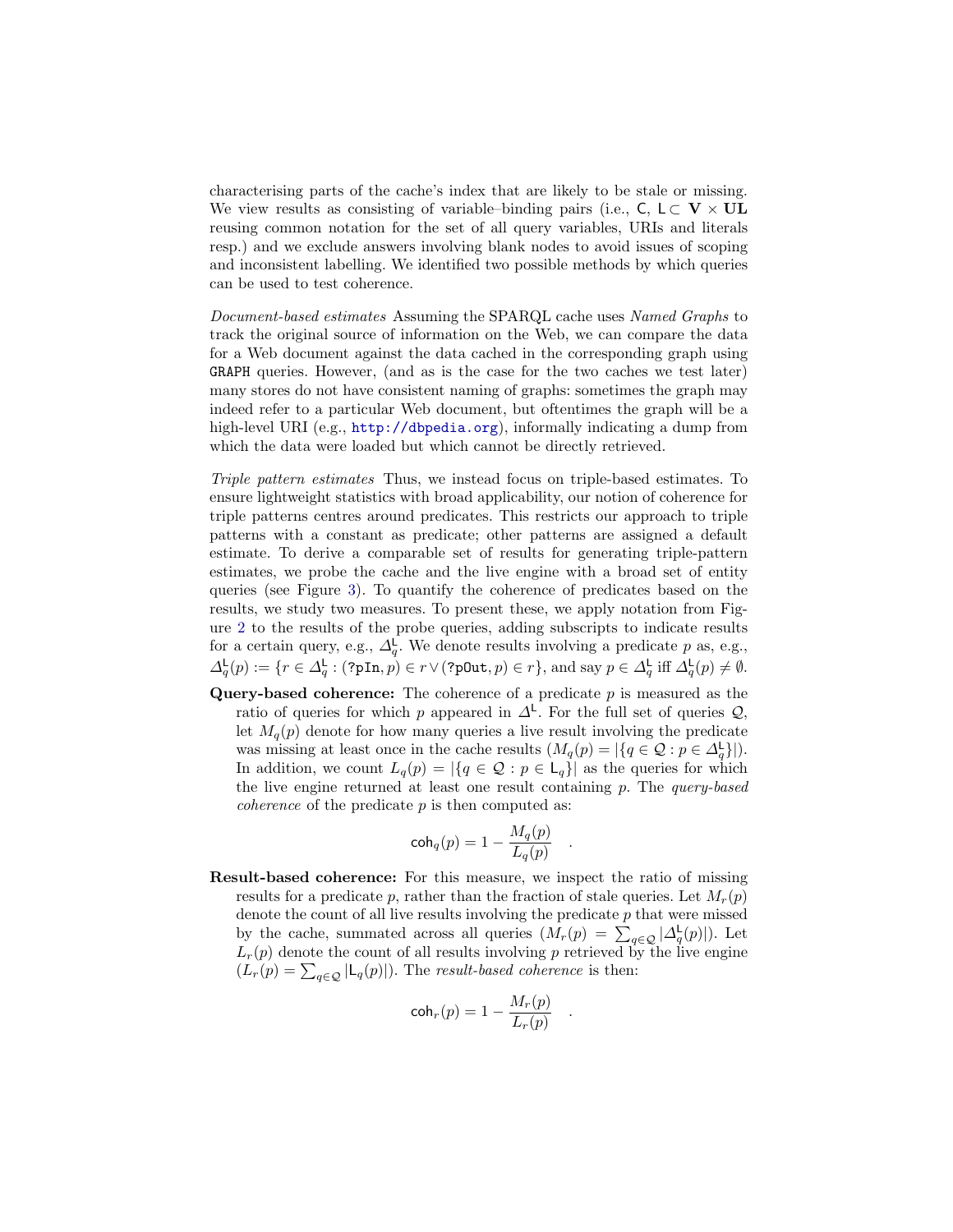Experimental setup To test the different coherence-estimate proposals, we conducted experiments with two SPARQL stores that cache a broad range of Linked Data: "the Semantic Web Index" hosted by Sindice, and the "LOD Cache" hosted by OpenLink (see Section [2\)](#page-2-0). We randomly sampled 12 thousand URIs from the 2011 Billion Triple Challenge dataset<sup>[6](#page-7-0)</sup>, which contains over 2.1 billion quadruples taken from over 7.4 million RDF/XML documents on 791 pay-level domains.[7](#page-7-1) For each URI, we ran the entity query listed in Figure [3](#page-5-2) against both caches and live with our LTBQE implementation, giving us a large set of results to compare. Experiments were run in early March 2012; we extracted coherence estimates for 2,550 predicates in OpenLink and 1,627 predicates in Sindice.

Results We first explored the difference between our two measures. We measured the correlation between both measures across all predicates using Kendall's  $\tau$ which measures the agreement in ordering for two measures in a range of  $[-1, 1]$ , where −1 indicates perfectly inverted ordering and 1 indicates the exact same ordering. We found a  $\tau$  value of 0.98 for OpenLink and 0.95 for Sindice, with a negligible p-value, indicating very strong agreement between both coherence measures. Henceforth, we use the result-based formula  $\text{coh}_r(.)$  as it returns more granular results—e.g., it had 8% fewer scores of precisely 0 than  $\text{coh}_q(.)$ —and thus results in fewer ties and fewer trivial decisions when ordering patterns.

Using the  $\text{coh}_r(.)$  measure, we observed that 67% of the tested predicates in the OpenLink index are entirely up-to-date  $(\text{coh}_r(p) = 1)$ , versus 30% of the predicates for the Sindice endpoint. In contrast, information for 14% of the tested predicates for OpenLink are entirely missing or out-of-date  $(\text{coh}_r(p) = 0)$ , versus 40% for Sindice; these high percentages are due to partial coverage of Web sources, outdated data-dumps in the index, and predicates with dynamic values. Hence we see that these caches are not up-to-date for many predicates, which motivates our current investigation of hybrid-query techniques.

Furthermore, we analysed the correlation for coherence estimates of the same predicates *across* both endpoints. The  $\tau$ -score was 0.16, again with a negligible p-value. The low correlation highlights the endpoint-specific nature of these measures: the hybrid query approach tackles both the endpoint-independent problem of dynamicity and the endpoint-specific problem of index coverage and updates.

Finally, we looked at the correlation between the selectivity of predicates (i.e., how often they occur) and their coherence, which may have potential consequences for query planning. Specifically, for each endpoint, we compared the number of (live) results generated for each predicate across all queries and their  $\text{coh}_r(p)$  value. The  $\tau$ -value for OpenLink was 0.1, indicating that less selective patterns tend to have slightly lower coherence; the analogous  $\tau$ -value for Sindice was −0.03, indicating a negligible correlation in the opposite direction. Though limited, we take this as anecdotal evidence to suggest that correlation between

<span id="page-7-0"></span> $^6$  <http://challenge.semanticweb.org/>

<span id="page-7-1"></span><sup>7</sup> We considered using the SPARQL 1.1 SAMPLE keyword, but (i) Virtuoso does not support SPARQL 1.1; (ii) SAMPLE does not guarantee randomness of results. A paylevel-domain is the level that one pays to register (e.g., bbc.co.uk, dbpedia.org).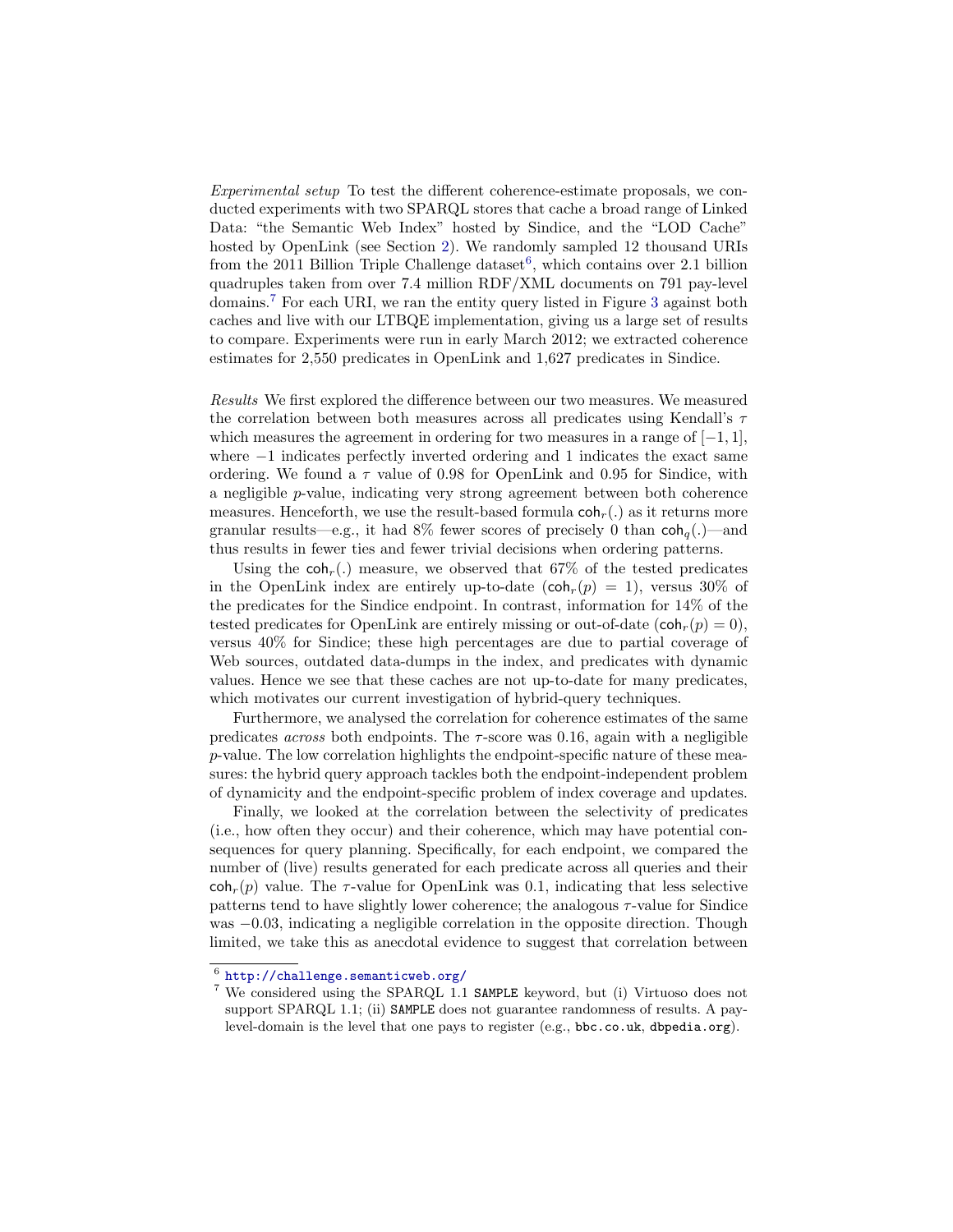the selectivity and coherence of predicates is weak, if any. This observation makes the choice between selectivity- and coherence-based ordering even more crucial.

Predicate–domain estimates So far, we naïvely assume a single coherence value for predicates in all cases, ignoring subject or object URIs: keeping information for each subject/object would have a high overhead. However, the coherence of predicates may vary depending on the site from which the subject/object originated. We can thus generalise subject/object values into pay-level-domains (PLD) and then track coherence for predicate–domain pairs. We mapped the entity URIs of the queries to their PLDs (581 PLDs with a maximum of 74 queries per domain) and resolved the coherence of predicates for individual PLDs. We found that the difference between coherence values across all PLD pairs was  $\leq 0.1$ for ∼40% of the OpenLink and ∼15% of the Sindice predicates. All remaining predicates exhibited a higher variance for coherence values across different PLDs.

Maintenance Assuming the cooperation of the endpoint, various methods can be used to learn about content changes or updates to the centralised index (similar in principle to internal SPARQL caching proposals [\[19\]](#page-9-15)). Data providers may push change notifications to the endpoints and/or the endpoints can learn about changes by actively monitoring remote sources [\[15\]](#page-9-17); this information can then be pushed to the coherence monitor. In a strict black box scenario, where only the public SPARQL interface is available for the cache, one has to periodically rerun or update the gathered statistics, where queries that are observed to return static results could be probed less frequently in an adaptive monitoring setup [\[6\]](#page-9-18). In addition, the system could perform a demand-based or "lazy" maintenance of statistics that is based on, e.g., (i) keeping only frequent query patterns up-todate or (ii) actively updating coherence estimates as hybrid queries are processed.

## <span id="page-8-0"></span>5 Conclusion

In this paper, we proposed a hybrid query architecture that aims to combine the strengths of centralised cache endpoints, which provide fast results, and the strengths of novel live querying approaches, which provide fresh results from a broad range of Linked Data sources. First, we proposed different techniques by which coherence and selectivity estimates can be combined with reordering and hybrid-split strategies to design an effective hybrid query plan that (potentially) speeds up live results while freshening up cache results. Second, we discussed different coherence estimate formulae and various methods of extracting the necessary information from endpoints to compute the values, e.g., based on probing queries. We conducted an empirical study based on two public endpoints and showed that data are often stale or missing, and that the proposed coherence measures are indeed well-suited to identify this. Furthermore, we showed that the coherence estimates differ for the same predicates across different endpoints and also across different data providers for the same endpoints.

Given the potential scope and dynamicity of Linked Data, query engines will need to employ a wide range of techniques to efficiently offer fresh results with